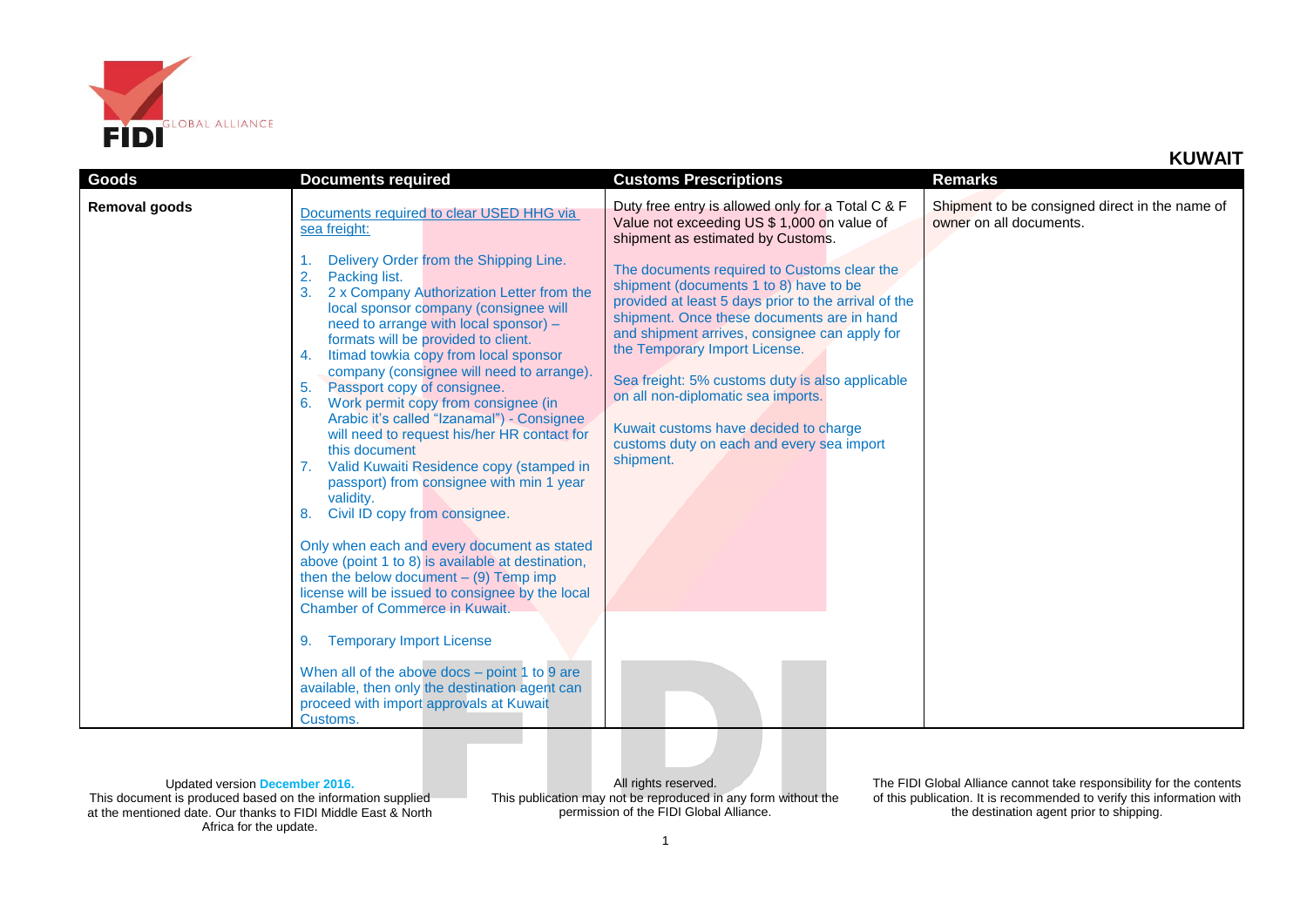

**KUWAIT**

| Goods                      | <b>Documents required</b>                                                                                                                                                                                                                                                                                                                | <b>Customs Prescriptions</b> | Remarks |
|----------------------------|------------------------------------------------------------------------------------------------------------------------------------------------------------------------------------------------------------------------------------------------------------------------------------------------------------------------------------------|------------------------------|---------|
|                            | Air freight:<br>Passport copy - picture page.<br>٠<br>Packing list.<br>٠<br>AWB.<br>٠<br>Kuwait civil ID if available.<br>$\bullet$<br>Passport copy - picture page.<br>$\bullet$<br>Temporary Work Entry Visa / NOC Copy<br>$\bullet$<br>(A4 Size Work/Entry Visa) duly stamped<br>by the Kuwait Immigration upon arrival to<br>Kuwait. |                              |         |
| <b>Diplomats' removals</b> | Bill of Lading.<br>$\bullet$                                                                                                                                                                                                                                                                                                             | Duty free entry.             |         |
|                            | Inventory in Arabic.<br>$\bullet$                                                                                                                                                                                                                                                                                                        |                              |         |
|                            | Copy of personal identity document or card<br>$\bullet$<br>issued by Embassy.                                                                                                                                                                                                                                                            |                              |         |
|                            | Packing List.<br>$\bullet$                                                                                                                                                                                                                                                                                                               |                              |         |
|                            | Copy of importer's passport.<br>$\bullet$                                                                                                                                                                                                                                                                                                |                              |         |
|                            | Copy of importer's Kuwait personal identity<br>$\bullet$<br>card or diplomatic identity card issued by<br>Embassy.                                                                                                                                                                                                                       |                              |         |
|                            | Exemption certificate from Ministry of<br>$\bullet$<br>Foreign Affairs in Kuwait.                                                                                                                                                                                                                                                        |                              |         |

Updated version **December 2016.** This document is produced based on the information supplied at the mentioned date. Our thanks to FIDI Middle East & North Africa for the update.

All rights reserved. This publication may not be reproduced in any form without the permission of the FIDI Global Alliance.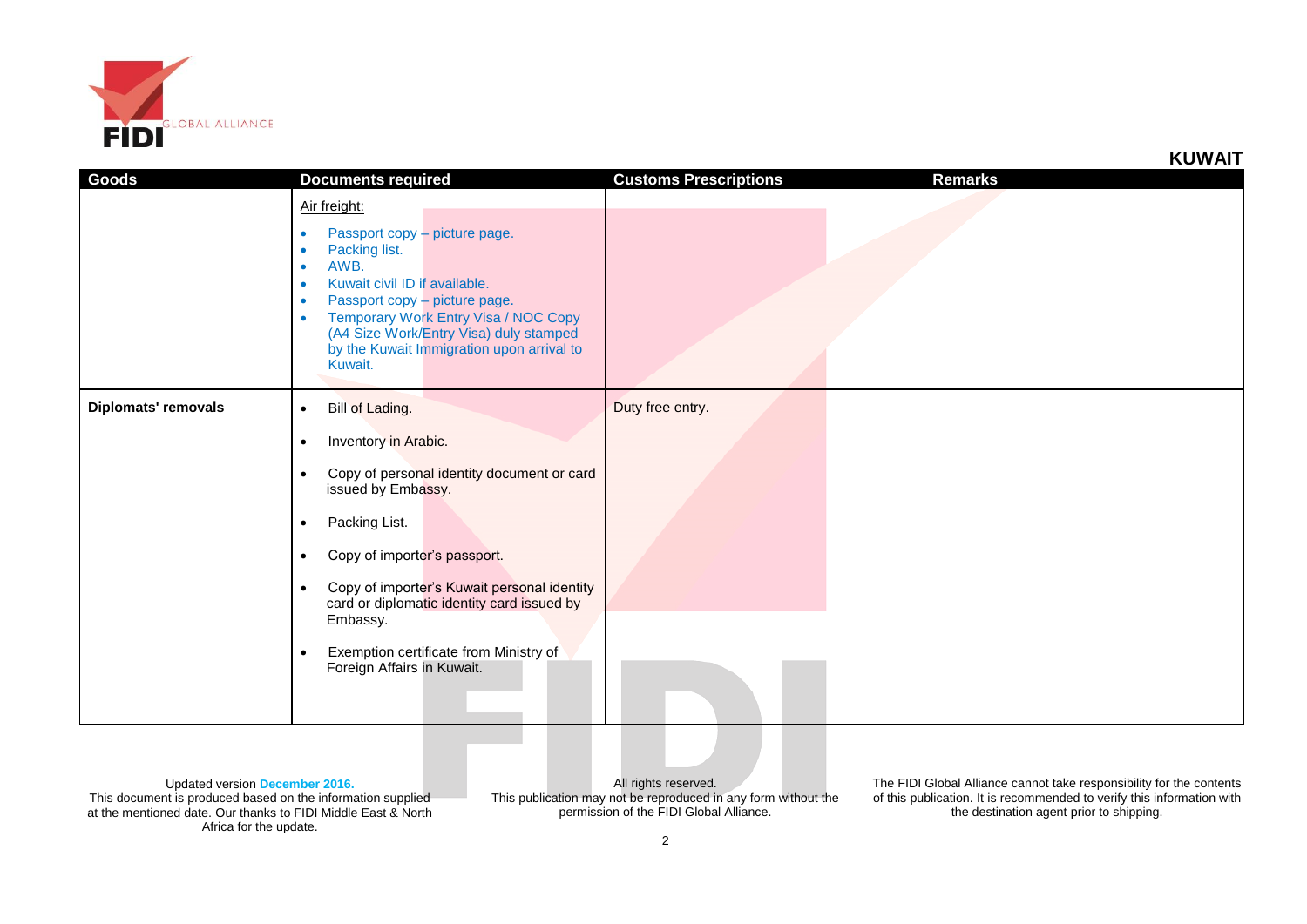

| KUWAIT |  |
|--------|--|
|--------|--|

| Goods                                                               | <b>Documents required</b>                                                                                                                                                                                                                                                                                              | <b>Customs Prescriptions</b>                                                                                                                                                             | <b>Remarks</b>                                                                                                                                                                                                                                                                                                                      |
|---------------------------------------------------------------------|------------------------------------------------------------------------------------------------------------------------------------------------------------------------------------------------------------------------------------------------------------------------------------------------------------------------|------------------------------------------------------------------------------------------------------------------------------------------------------------------------------------------|-------------------------------------------------------------------------------------------------------------------------------------------------------------------------------------------------------------------------------------------------------------------------------------------------------------------------------------|
| New furniture and household<br>goods                                | Import licence.<br>$\bullet$<br>Certificate of Origin - showing complete<br>$\bullet$<br>name and address of manufacturer.<br>Invoice.<br>$\bullet$<br>Packing list (both invoice and certificate of<br>origin to be legalised by Arab Chamber of<br>Commerce and visaed by Kuwait Embassy<br>or Consulate at origin). | Customs duty 5% of C.I.F. value on items not<br>manufactured in Kuwait. On all other items<br>wherein a similar product is manufactured in<br>Kuwait the duty will range from 15 to 22%. |                                                                                                                                                                                                                                                                                                                                     |
| Motor vehicles, motorcycles,<br>and caravans                        | Temporary import permit issued by Kuwait<br>Ministry of Commerce (valid for 30 days).                                                                                                                                                                                                                                  | Only Diplomats and Kuwaitis are allowed to<br>import their cars into Kuwait and other<br>nationalities are not allowed to import the car.                                                | Prohibited to import used motor vehicle more<br>than 5 years old into Kuwait.                                                                                                                                                                                                                                                       |
| <b>Personal computers</b>                                           |                                                                                                                                                                                                                                                                                                                        |                                                                                                                                                                                          | Computer modems are subject to registration<br>and an initial fee levied by the Ministry of<br>Communication of approx. US\$ 400.00 and a<br>renewable fee of US\$ 400.00 per annum.<br>NOTE: this is not a Customs requirement but a<br>requirement of the Ministry of Communication<br>administered by the Department of Customs. |
| All types of liquor, wine, beer<br>making kits and pork<br>products |                                                                                                                                                                                                                                                                                                                        | Importation strictly prohibited (rule valid for all,<br>diplomats inclusive).                                                                                                            | Besides these items being confiscated, owner is<br>liable to be detained, pending legal action.                                                                                                                                                                                                                                     |
| All types of weapons<br>including antique weapons                   |                                                                                                                                                                                                                                                                                                                        | Importation prohibited.                                                                                                                                                                  |                                                                                                                                                                                                                                                                                                                                     |

All rights reserved. This publication may not be reproduced in any form without the permission of the FIDI Global Alliance.